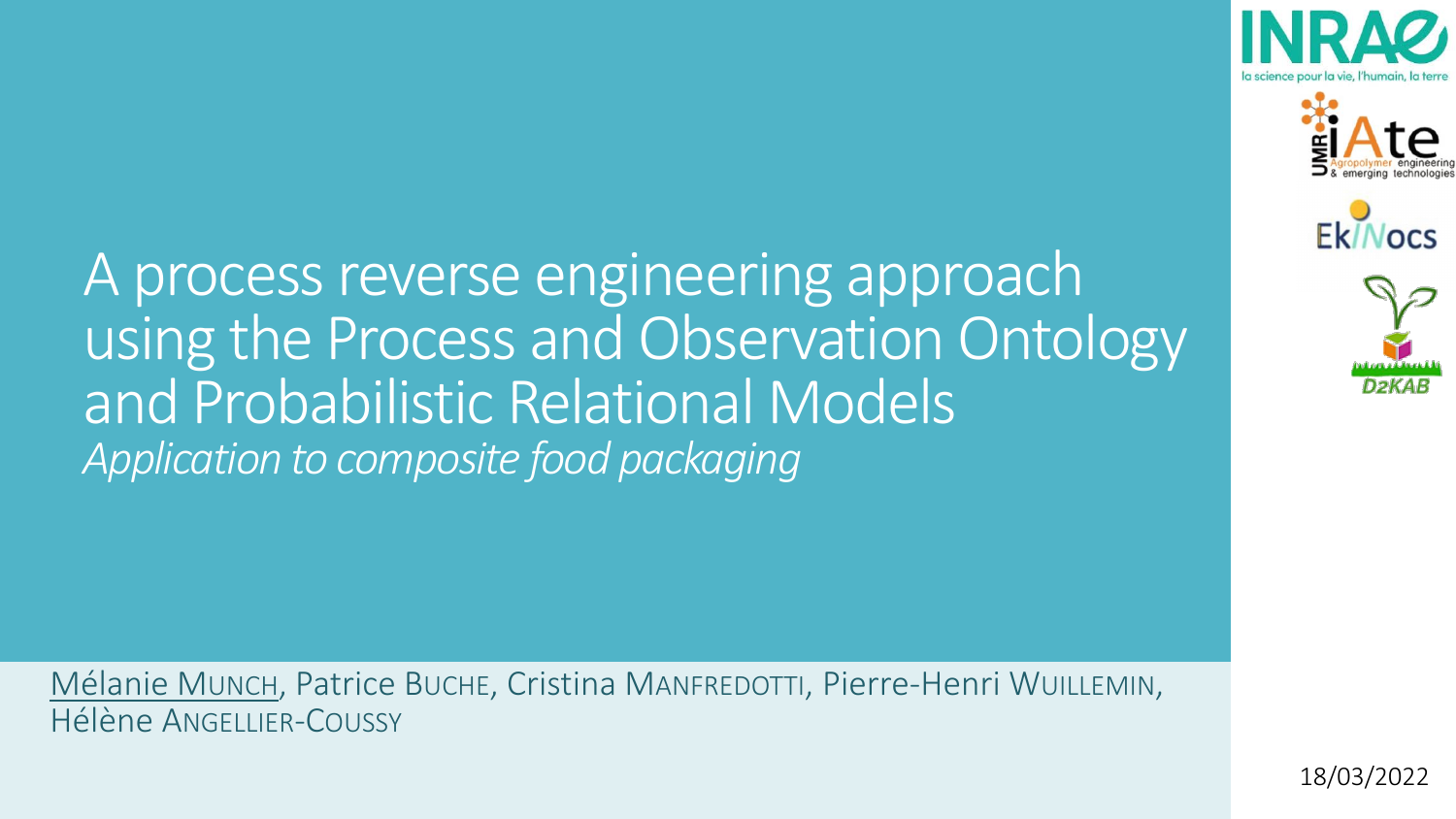#### Problem

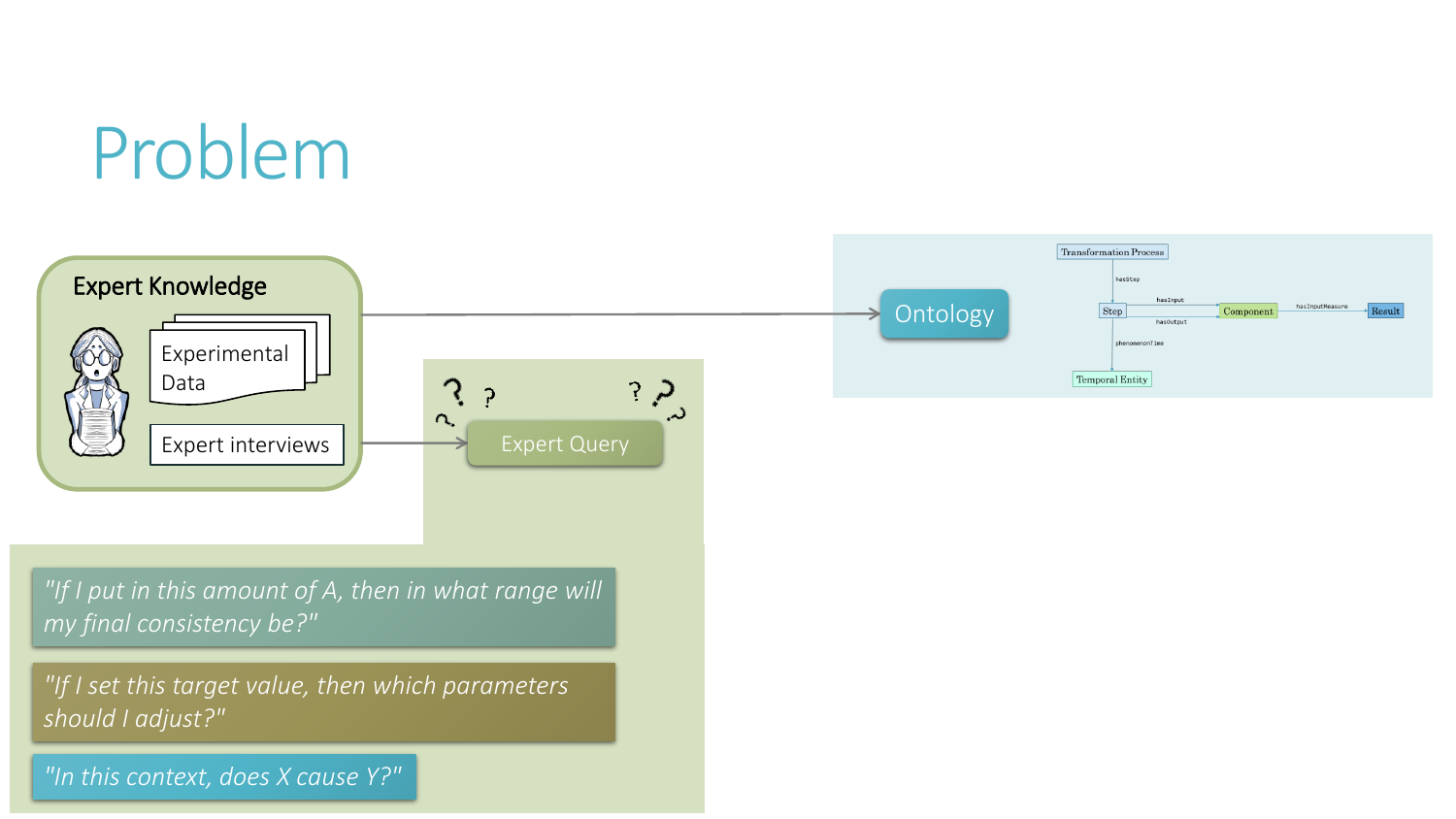#### Problem

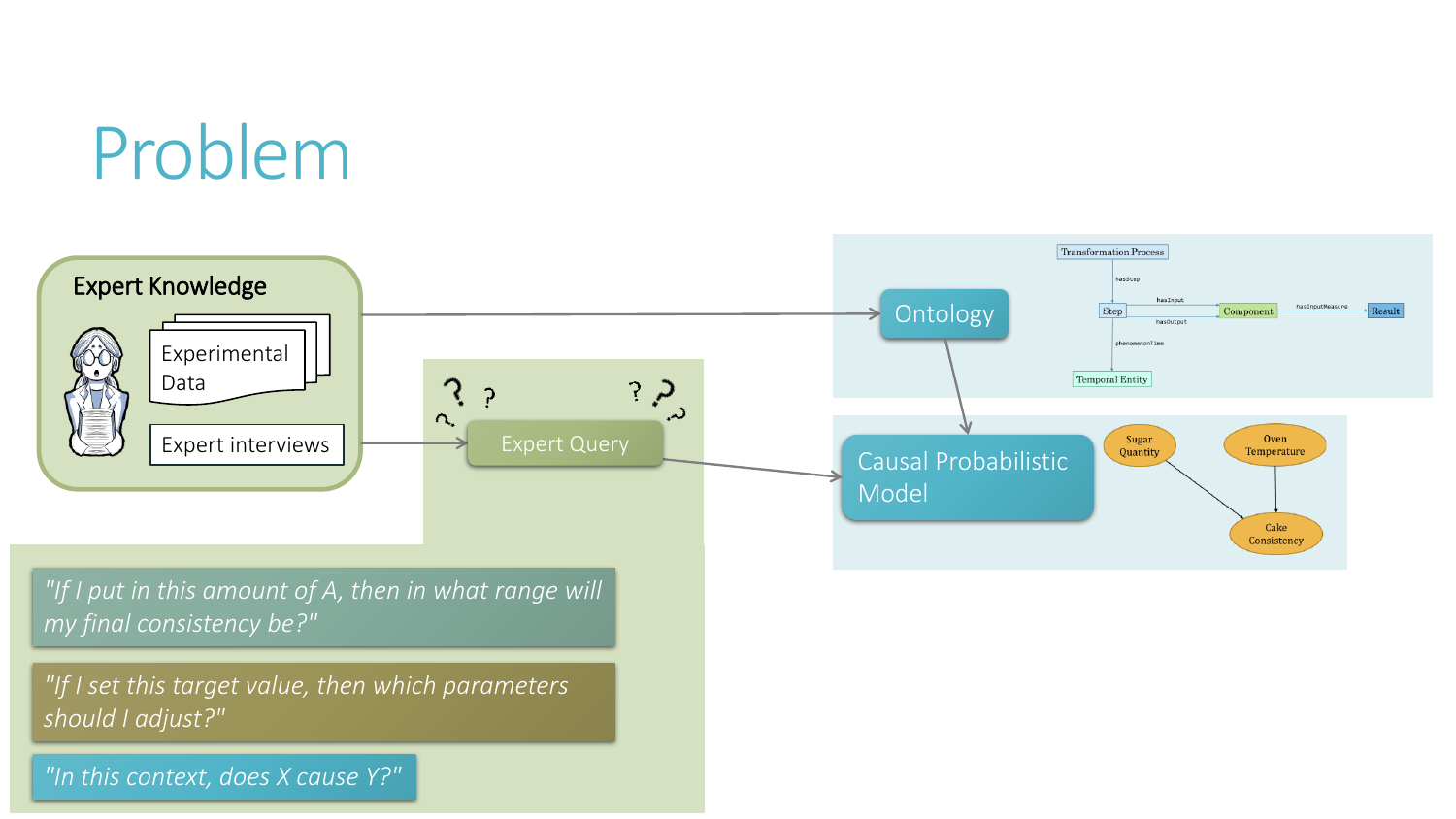#### Problem

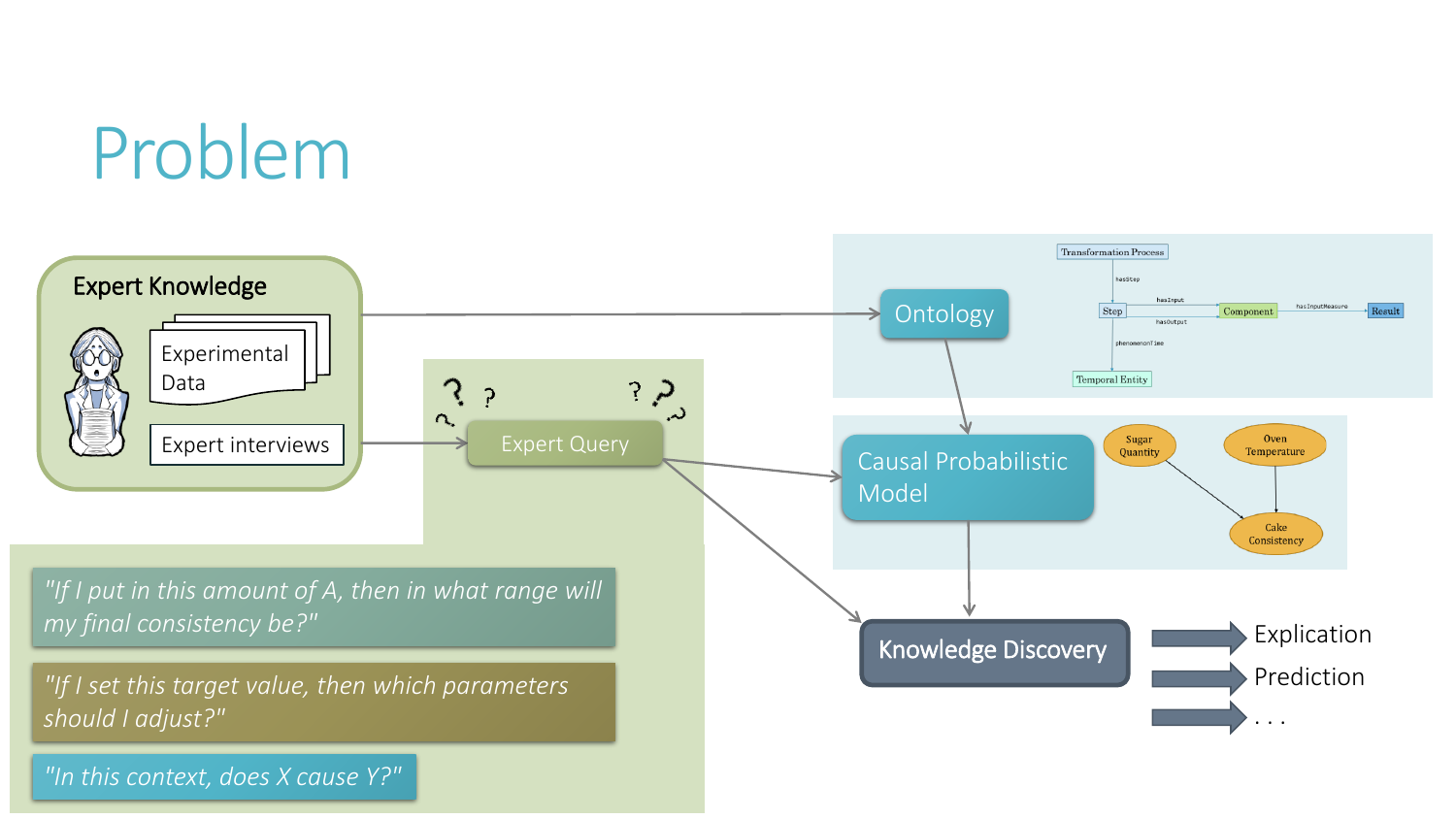## Process and Observation Ontology



<http://quantum.agroparistech.fr/PO2/><br>http://quantum.agroparistech.fr/PO2/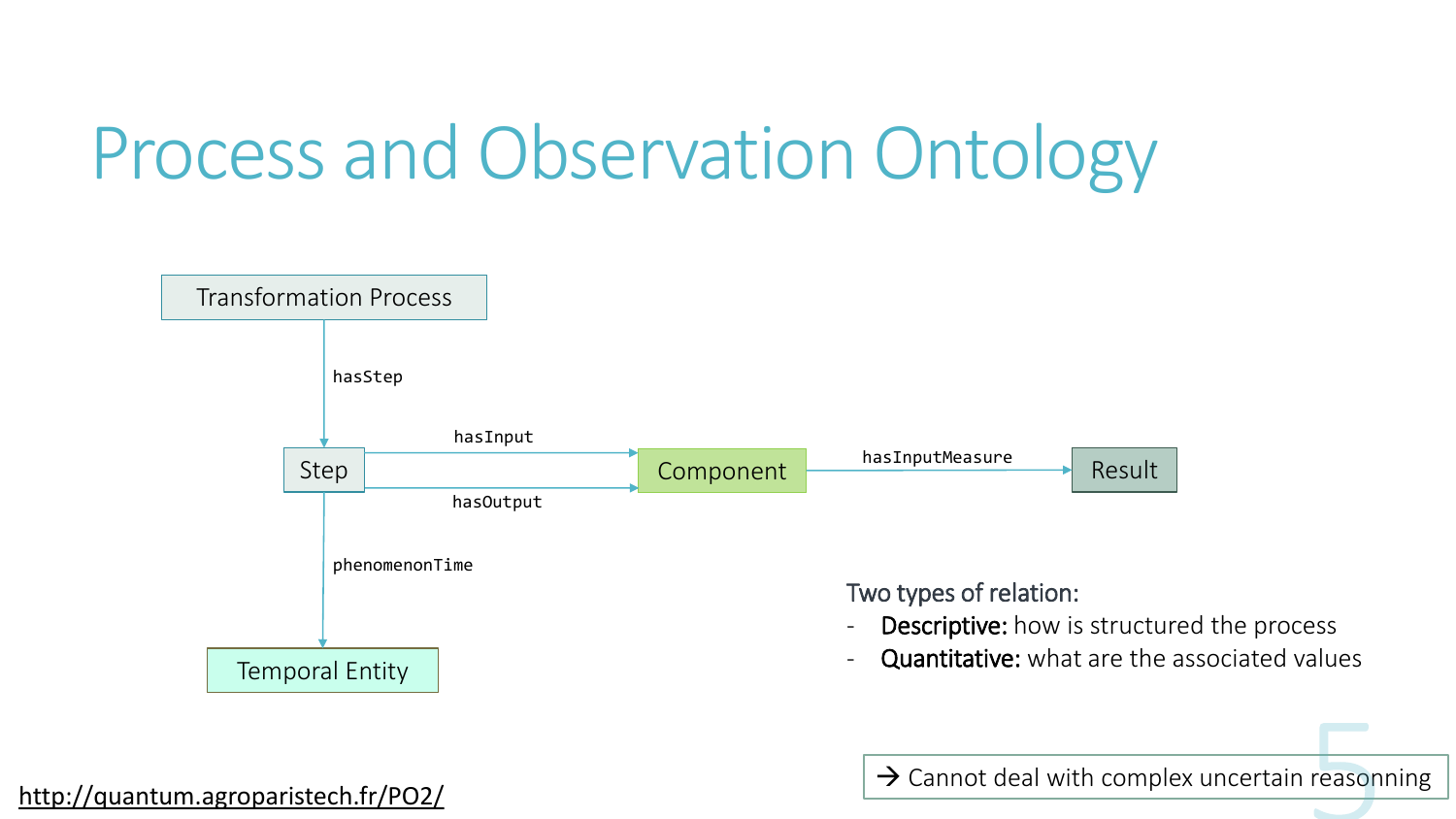# Application to composite food packaging

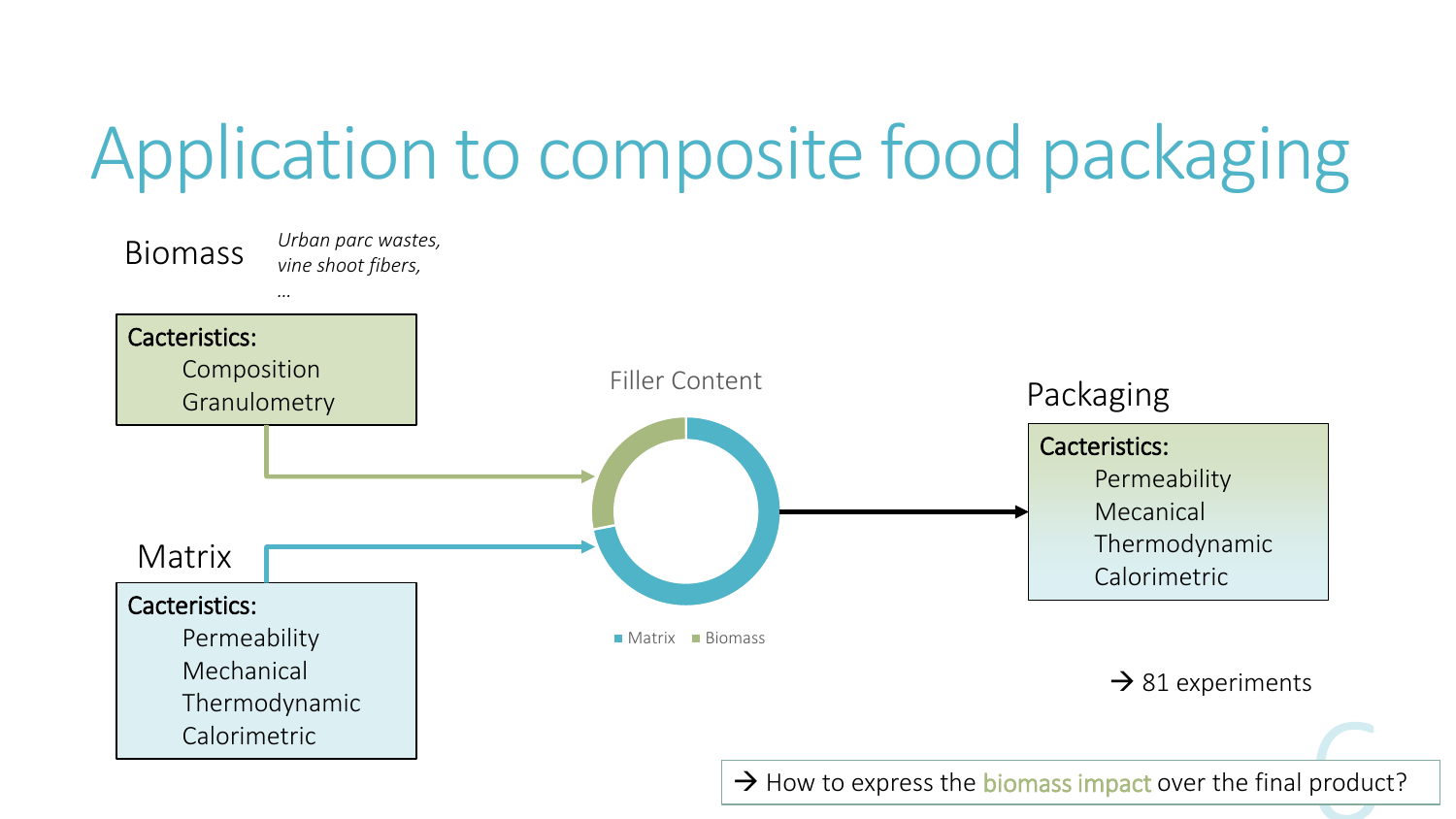#### Expert Knowledge Expression Definition of precedence constraints

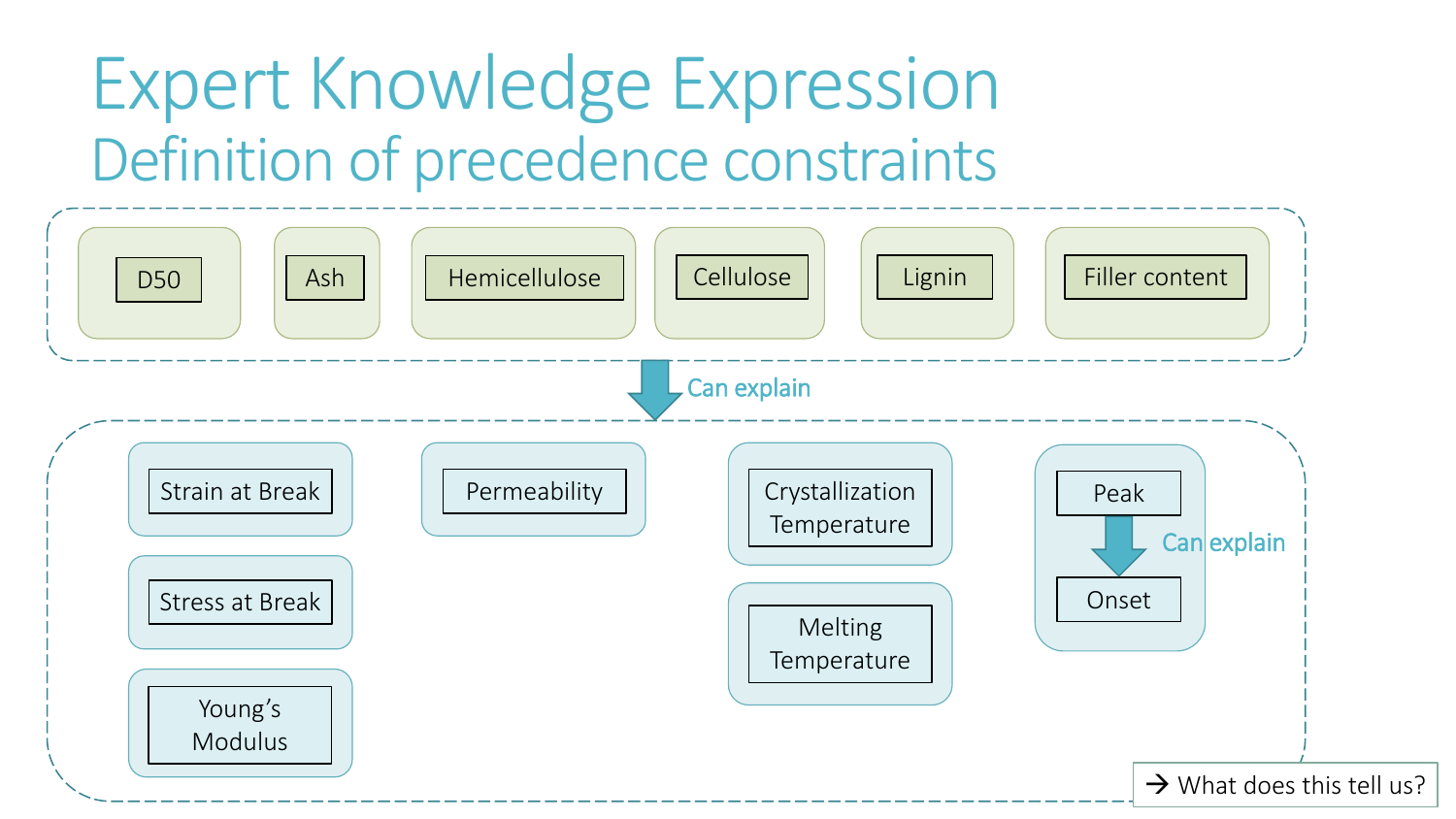#### Causal Bayesian Network

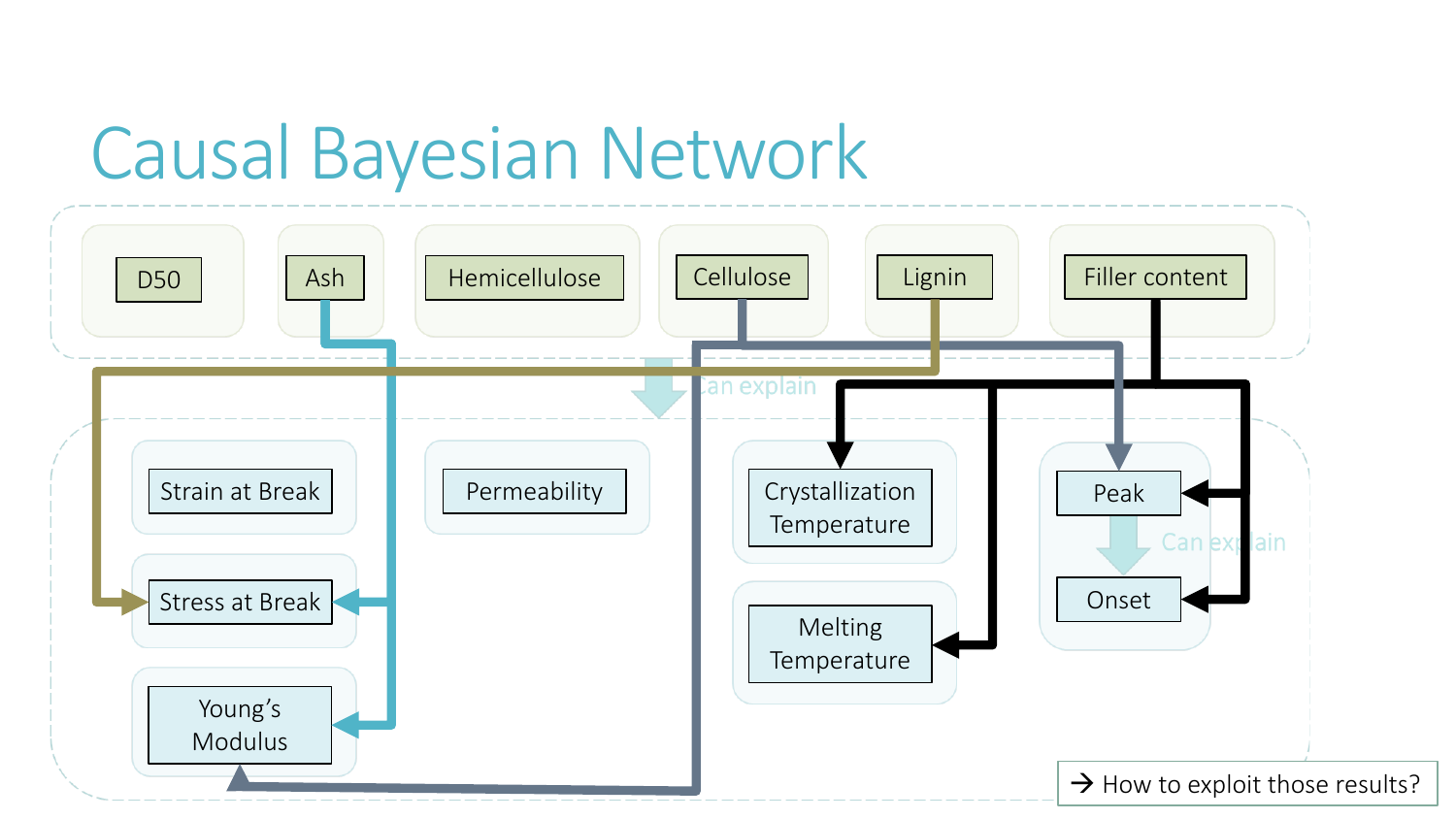# Application to composite food packaging – Decision Making



The filler content has a direct impact over the thermal degradation temperatures

The **composition** has a direct impact over the mechanical properties

> → Which **composition** should I prefer if I want to optimize the packaging?  $\rightarrow$  How the filler content influences the thermal degradation temperature?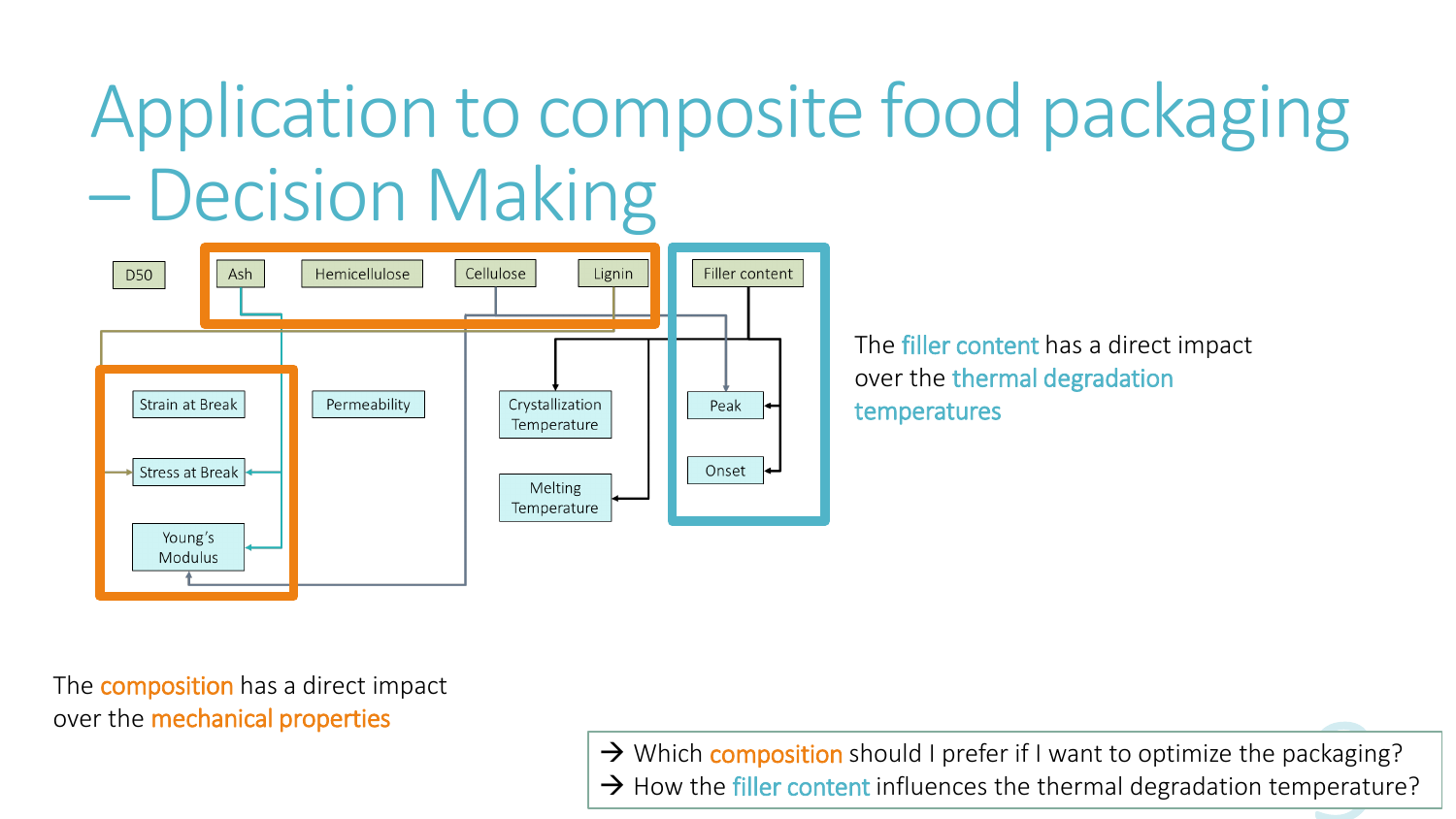# Reverse Engineering (1)

Optimizing *Young Modulus* et *Stress at Break*

#### **1.** Identification of the relevant parameters

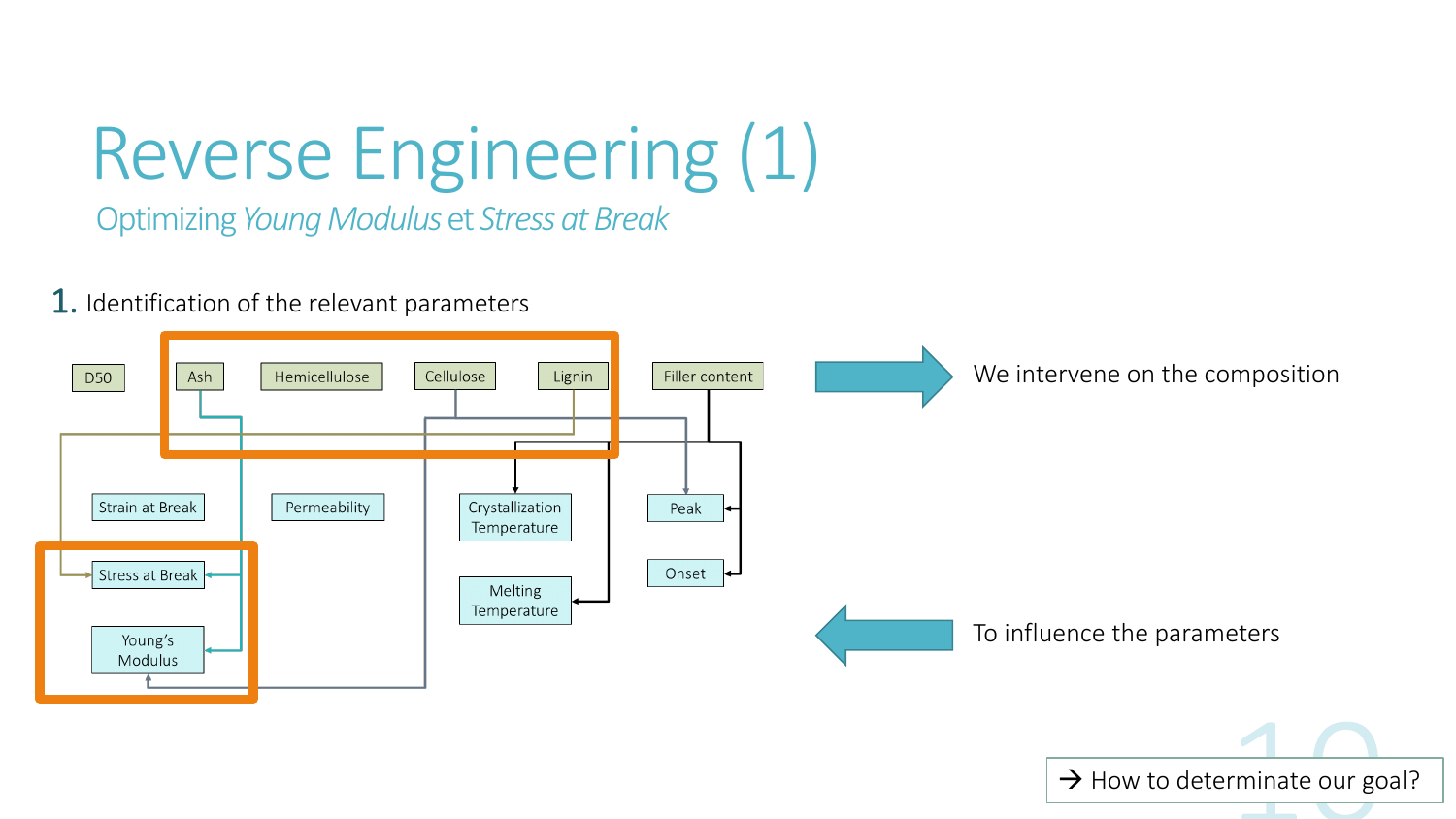# Reverse Engineering (2)

Optimizing *Young Modulus* et *Stress at Break*

2. Expression of the expert's expectations

*Young Modulus*

*Stress at break*



| Average | <b>Bad</b> | Good                                                              | ְ?ְ?ְ |  |
|---------|------------|-------------------------------------------------------------------|-------|--|
|         |            |                                                                   |       |  |
|         |            | $\rightarrow$ How to generate constraints to address the problem? |       |  |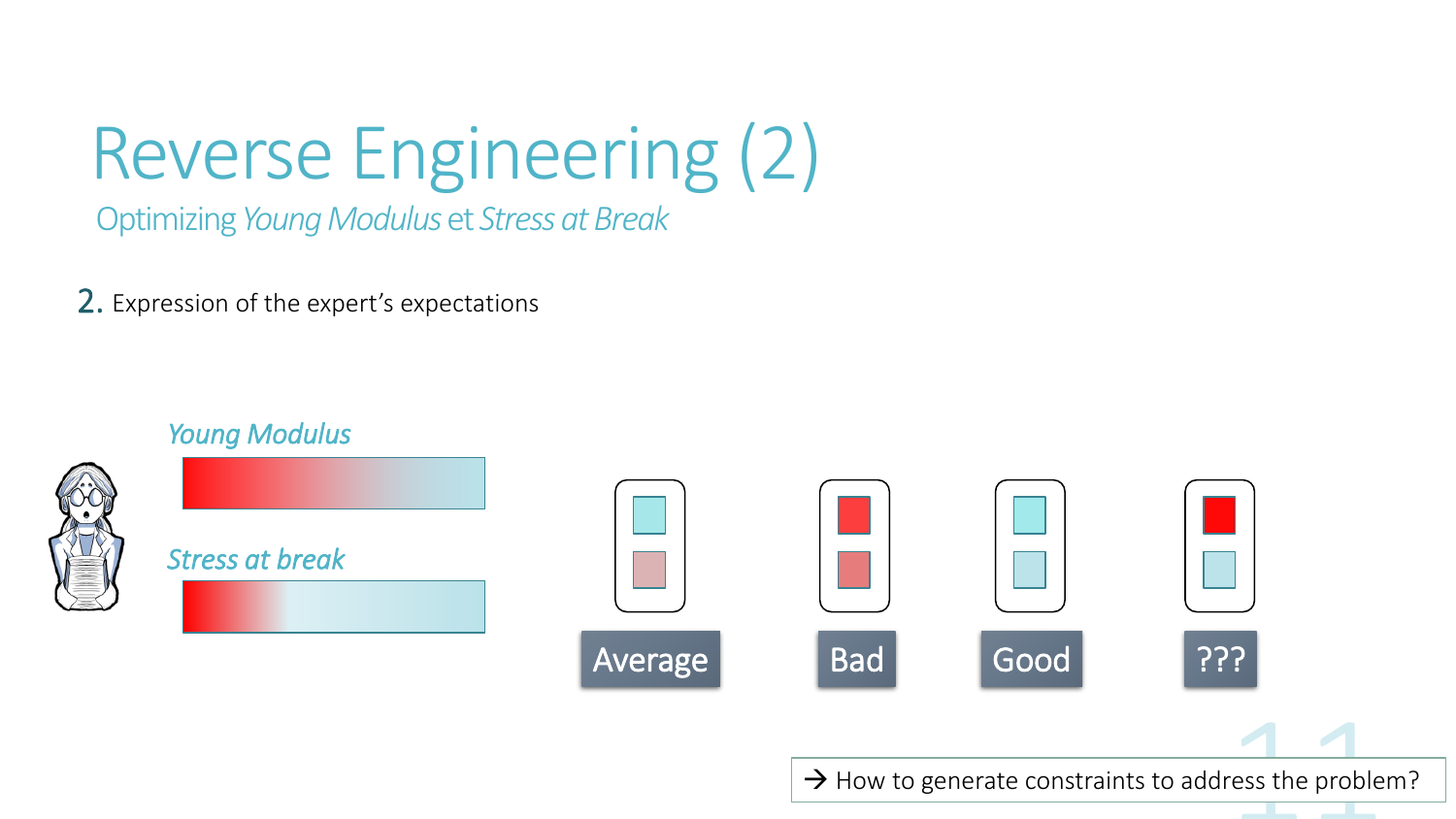# Reverse Engineering (3)

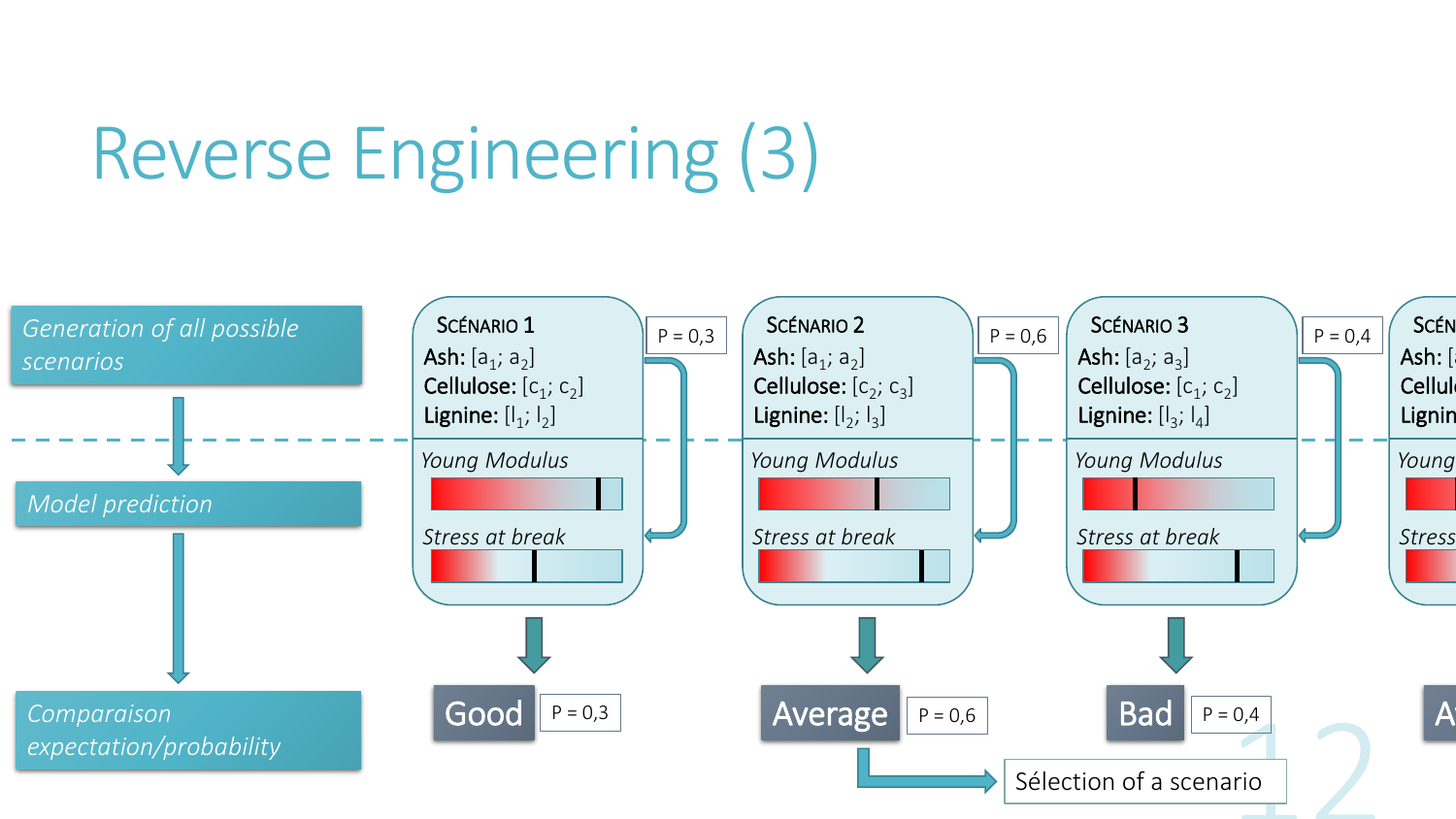# Reverse Engineering (4)

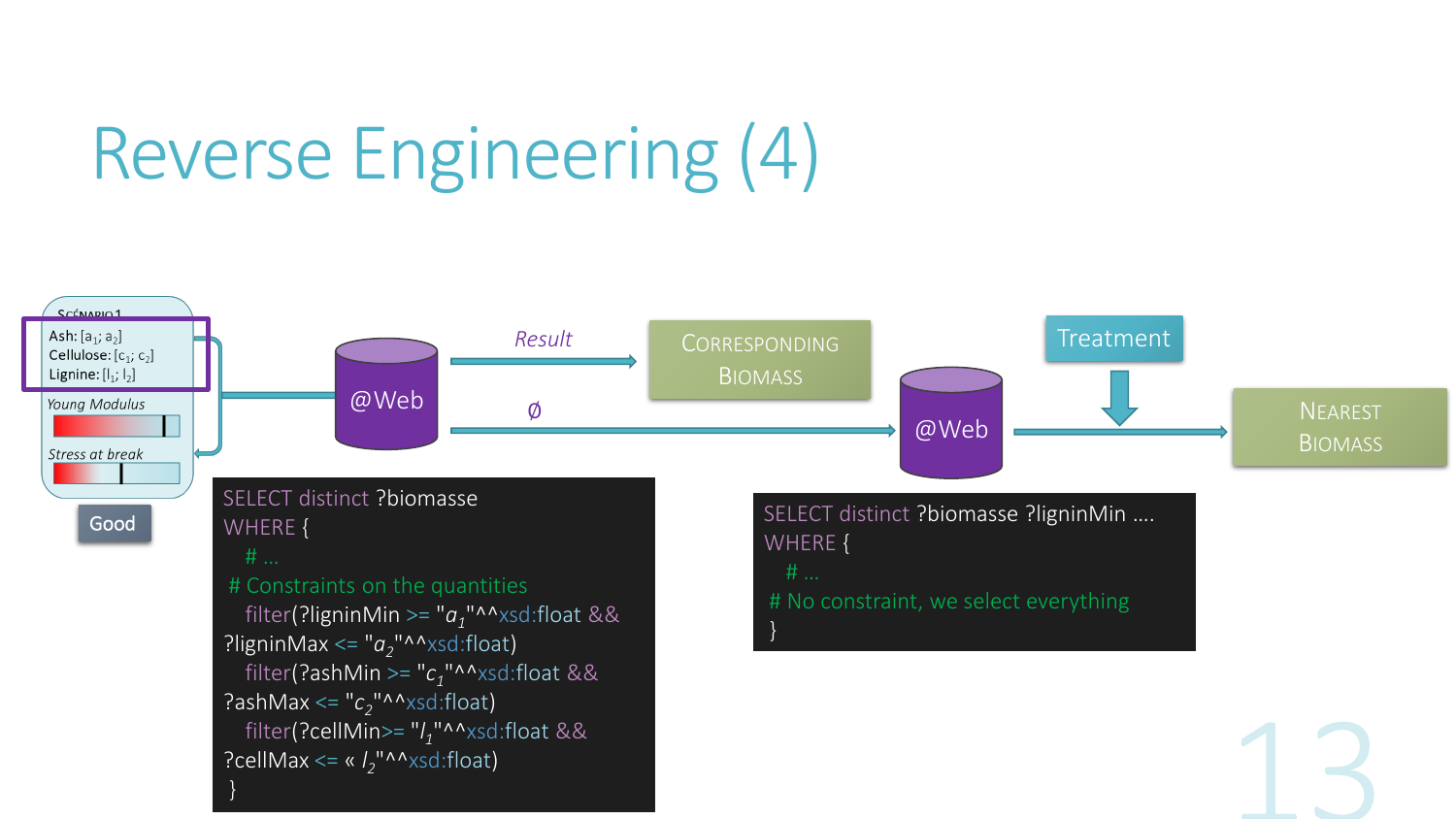### Reverse Engineering (5)